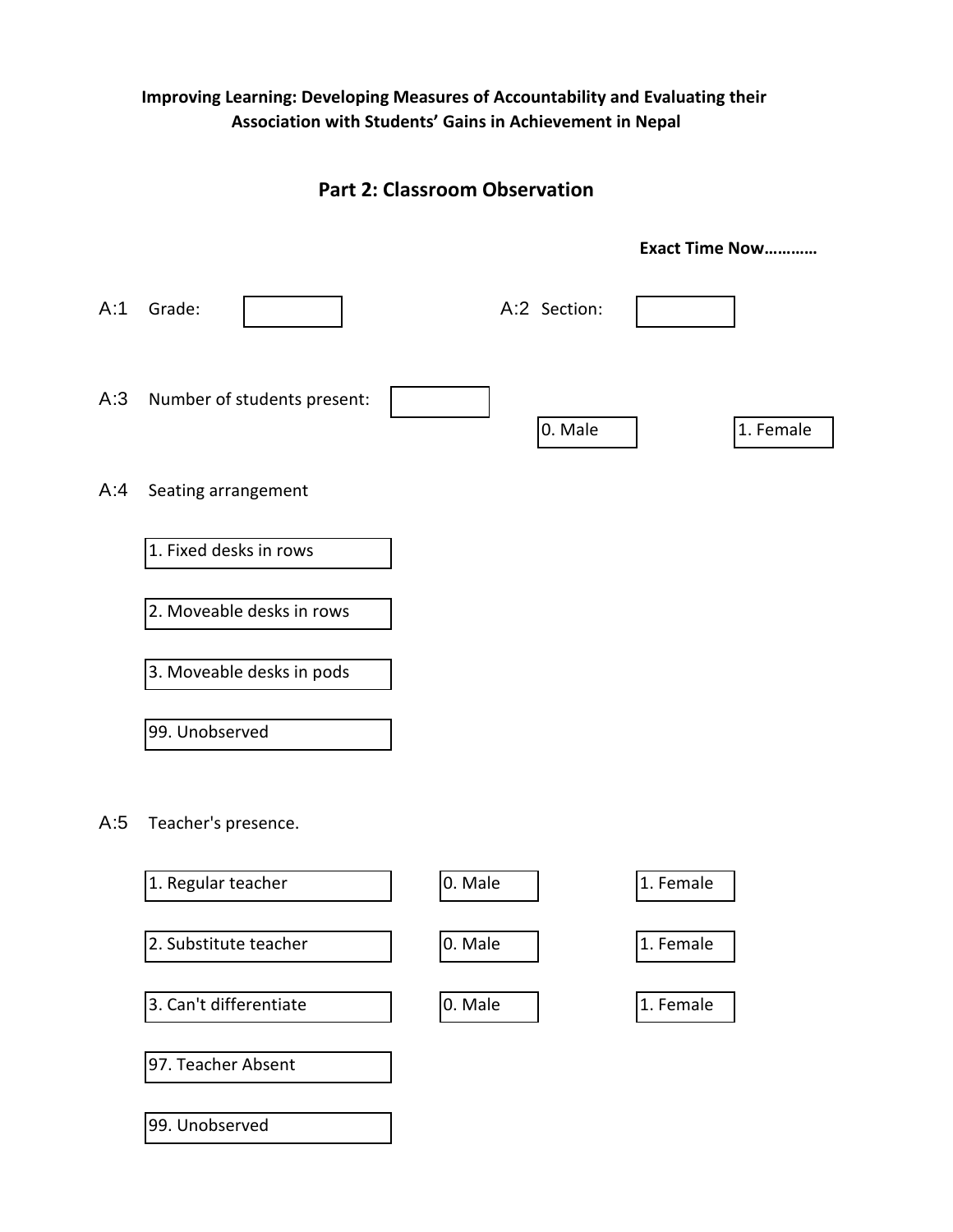## A:6 Other adults' presence



## A:7 Subject being taught

| 1. Nepali                            |
|--------------------------------------|
|                                      |
| 2. English                           |
|                                      |
| 3. Math                              |
|                                      |
| 4. Science                           |
|                                      |
| 5. Social & Poulation Edu.           |
|                                      |
| 6. Health & Physical Education       |
|                                      |
| 7. Moral                             |
|                                      |
| 8. Computer                          |
|                                      |
| 9. Occupation Bussiness & Technology |
|                                      |
| 97. Others                           |
|                                      |
| 99. Unobserved                       |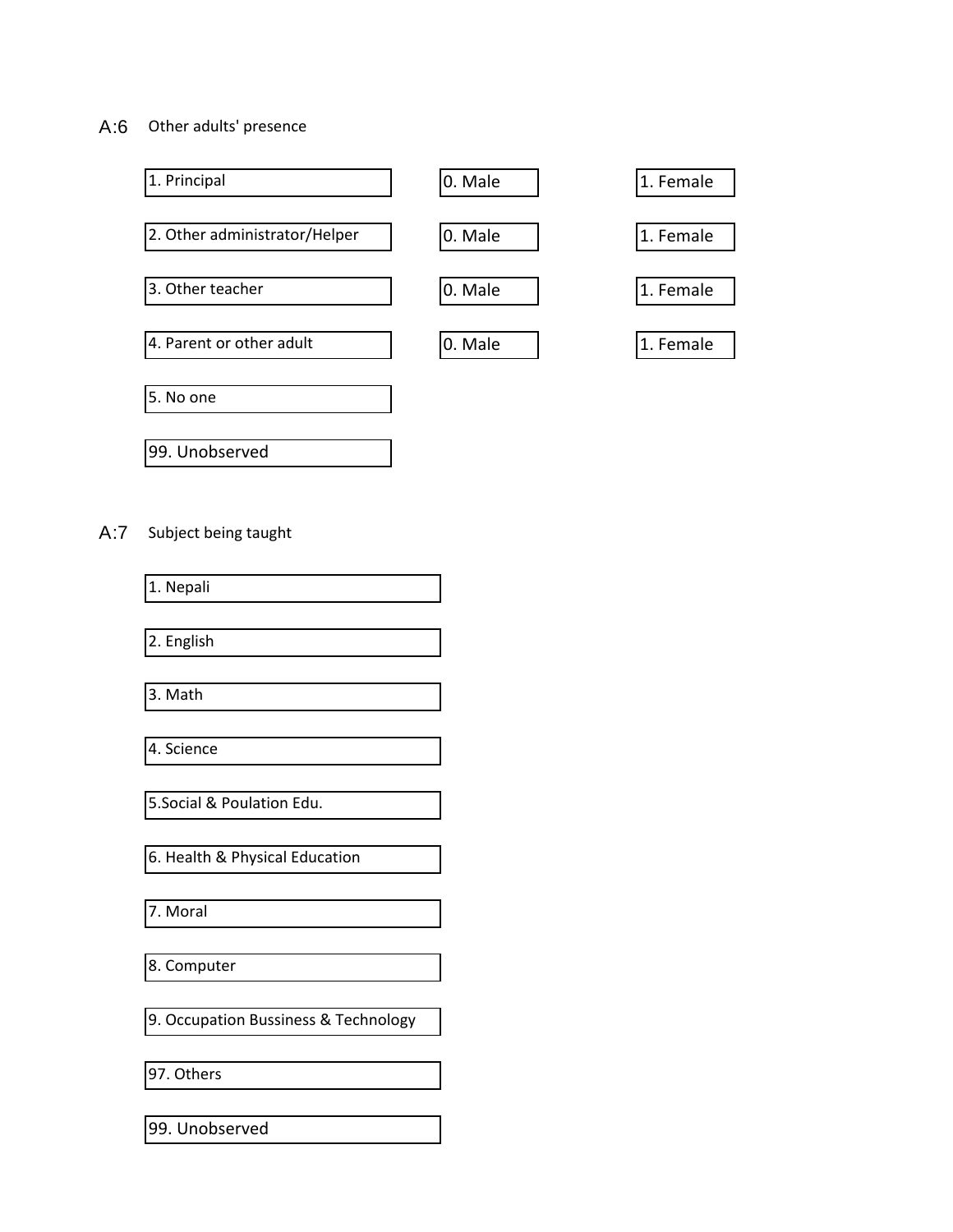#### A:8 Instructional format

**This set of codes describes how the teacher and students are working. It does not describe seating arrangements.**

|      | 1. Students working              | 2. Students working                                                                                                               | 3. Students                  |  |
|------|----------------------------------|-----------------------------------------------------------------------------------------------------------------------------------|------------------------------|--|
|      | as Whole Class                   | in Small Groups                                                                                                                   | working as                   |  |
|      |                                  |                                                                                                                                   | <b>Individuals</b>           |  |
|      |                                  |                                                                                                                                   |                              |  |
|      |                                  |                                                                                                                                   |                              |  |
|      |                                  |                                                                                                                                   |                              |  |
|      | Code this if all                 | Code this if the                                                                                                                  | <b>Code this if students</b> |  |
|      | students in the class            | teacher has divided                                                                                                               | are working as               |  |
|      | are working together             | the class into                                                                                                                    | individuals to               |  |
|      | to complete a task or            | subgroups and                                                                                                                     | complete a task or           |  |
|      | activity.                        | students in the                                                                                                                   | activity.                    |  |
|      |                                  | subgroups are                                                                                                                     |                              |  |
|      |                                  | working together to                                                                                                               |                              |  |
|      |                                  | complete a task or                                                                                                                |                              |  |
|      |                                  | activity.                                                                                                                         |                              |  |
|      |                                  | 4. None                                                                                                                           | 99. Unobserved               |  |
| A:9  | Class was scheduled but not held |                                                                                                                                   |                              |  |
|      |                                  |                                                                                                                                   |                              |  |
|      | 1. Yes                           | 0. None                                                                                                                           | 99. Unobserved               |  |
|      |                                  |                                                                                                                                   |                              |  |
| A:10 |                                  | Teacher was out of room when students were present<br>Code this any time the teacher is not in the room when students are present |                              |  |
|      |                                  |                                                                                                                                   |                              |  |
|      | 1. Yes                           | 0. None                                                                                                                           | 99. Unobserved               |  |
|      |                                  |                                                                                                                                   |                              |  |

A:11 Teacher worked alone without student contact

**Code this any time the teacher is working alone and not with students. Students will be present, but the teacher will not be circulating to supervise their work or working directly with students.** 

|--|--|

0. None 1. 1. 1. 1. 99. Unobserved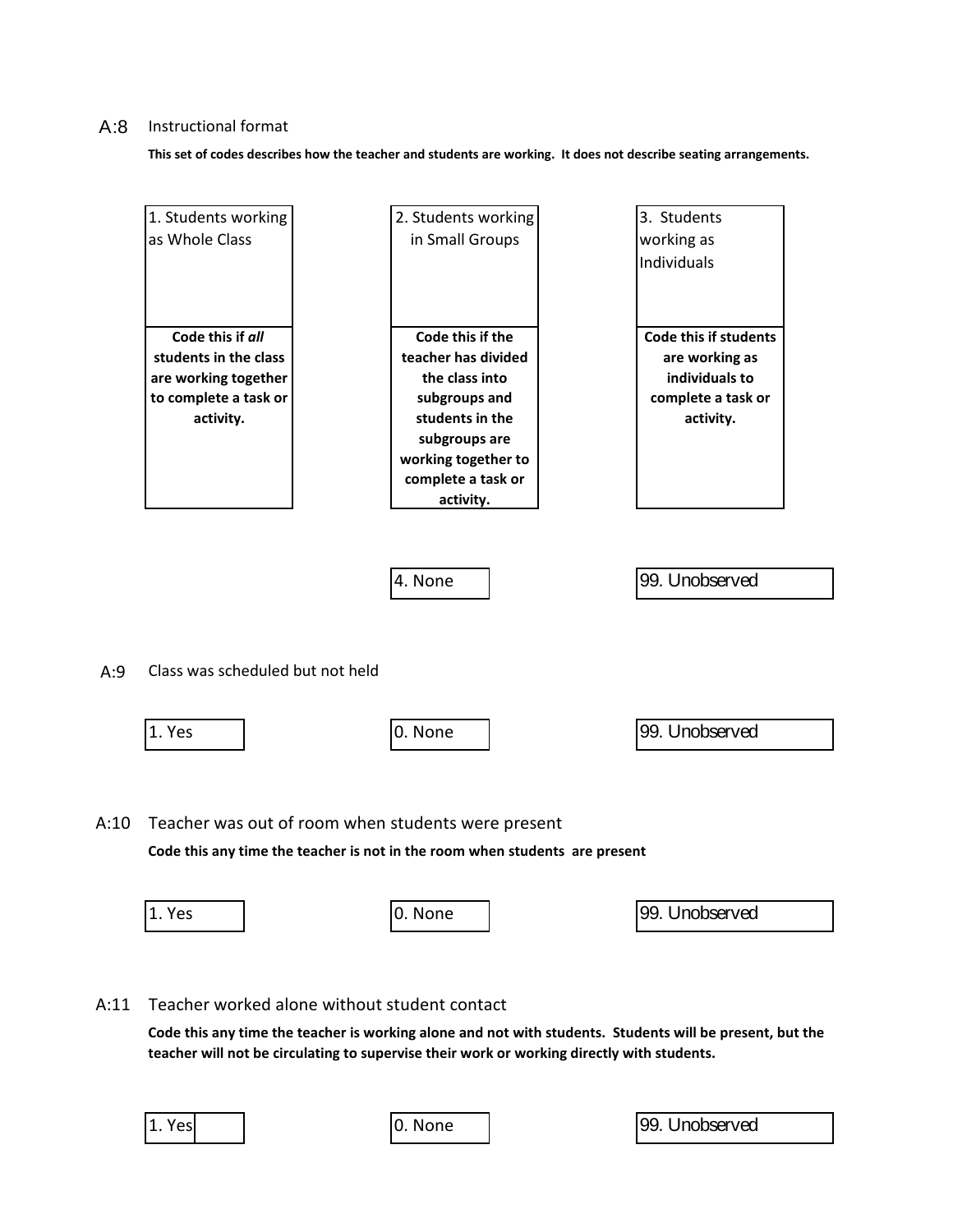## A:12 Teacher worked with another adult in room during class time

**Code this anytime an adult other than the teacher is present and either leading an instructional activity or working on instructional activities with students. This code does not include the case where another adult is present but simply observing the class or interrupting the class for a management task.** 

| 1. Yes | 0. None | 99. Unobserved |
|--------|---------|----------------|
|        |         |                |

## A:13 Teacher took a test of students

**Code this if the activity is intended as a summative assessment of what students know, if the activity will be graded, and if the grade on the activity will count toward student's course grade**

| $ 1.$ Yes | 10.<br>None | 99.<br>Unobserved |  |
|-----------|-------------|-------------------|--|
|           |             |                   |  |

## A:14 Teacher reviewed homework assignments/test results with students

**Code this anytime a teacher is working with students to review completed homework or test results. Do not code if teacher is reviewing the learning or seatwork from the current day.**

| 1. Yes | I0. None | 99. Unobserved |
|--------|----------|----------------|
|        |          |                |

## A:15 Teacher assigned seatwork to students

**Code this if the teacher assigned a task for students to complete while students worked in their seats during class time. Do not code seatwork if the assignment was a test.**

| 1. Yes | None | <b>199.</b><br>. Unobserved |
|--------|------|-----------------------------|
|        |      |                             |

## A:16 Teacher gave lecture/presentation

**Code this if a teacher is making a sustained presentation on a topic to students. Students might or might not interrupt the teacher's discourse with questions, but the teacher doesn't want to ask or doesn't ask questions to students during the lecture or doesn't encourage students to discuss.** 

| 1.<br>Yes |  |
|-----------|--|
|           |  |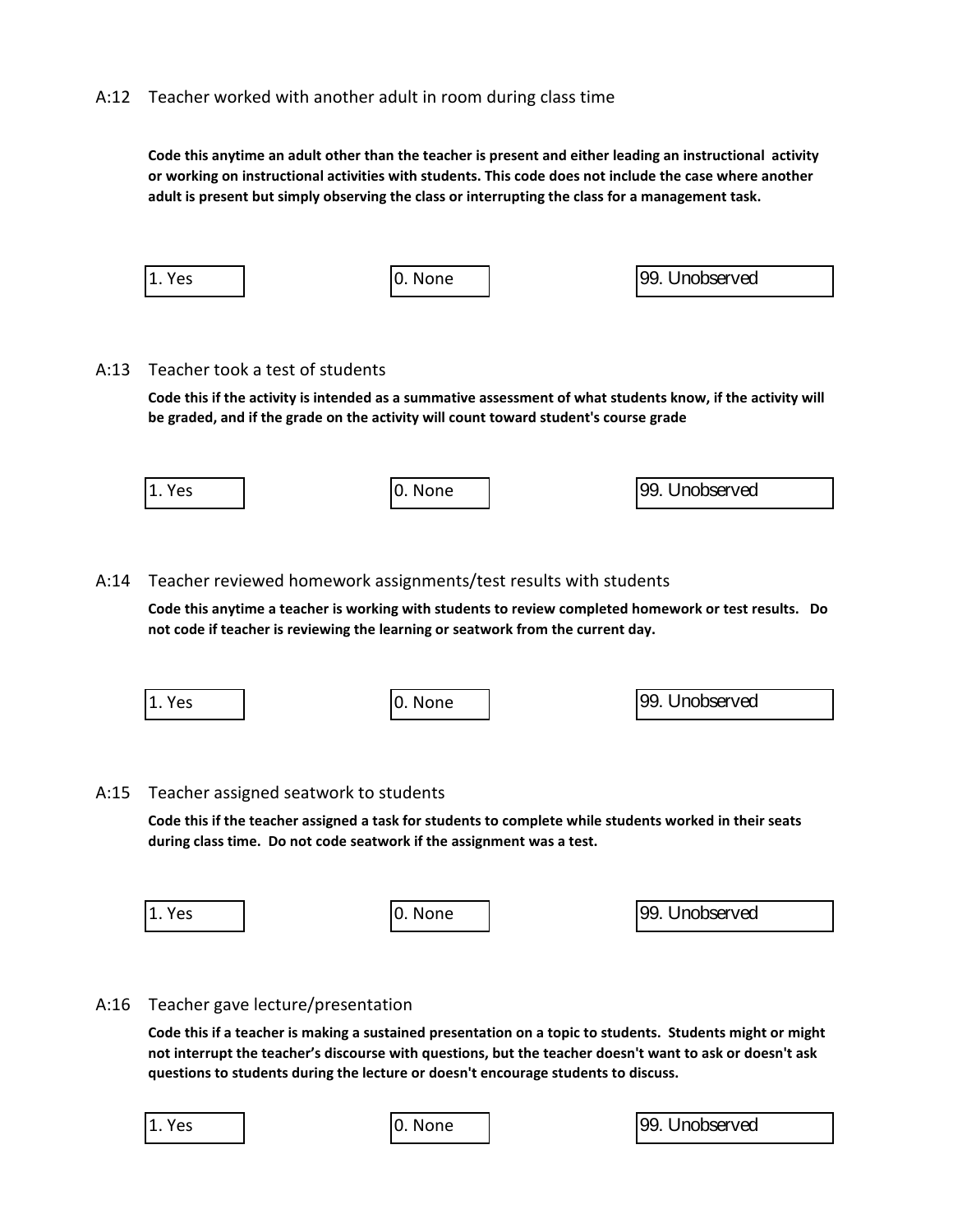#### A:17 Teacher conducted a recitation (QRE-QRE)

**Code this if the teacher is engaged in a pattern of discourse that involves a particular pattern of turn taking in which the teacher asks a question and gets a student response, and then asks another question and gets a student response, such that the turn taking proceeds through a number of cycles.** 

| 1<br>Yes<br>ı. | 10. None | 99. Unobserved |  |
|----------------|----------|----------------|--|
|                |          |                |  |

A:18 Teacher led a group discussion (student to student exchanges occurred )

**Code this if the teacher is asking students to elaborate on answers previously given to teacher questions, if students evaluate or revise other students' answers, or if students ask each other questions. The key difference between discussion and recitation is in the pattern of turn taking. It will include more than cycles of teacher-student-teacher-student turn taking and include both teacher-student and studentstudent turn taking.**

|--|

A:19 Teacher had students publicly show their work at blackboard/whiteboard **Code this if students are showing their work to both the teacher and other students.** 

1. Yes 1. None 1 and 1. Yes 1. None 1 and 1. Yes 1. Nobserved

A:20 Teacher had students read aloud publicly

**Code this whenever a teacher has one or more students read aloud with other students listening.**

| 1 | Yes |  |
|---|-----|--|
|   |     |  |

0. None  $\vert$  99. Unobserved

A:21 Teacher had students read silently

**Code this when students have been asked to read silently.**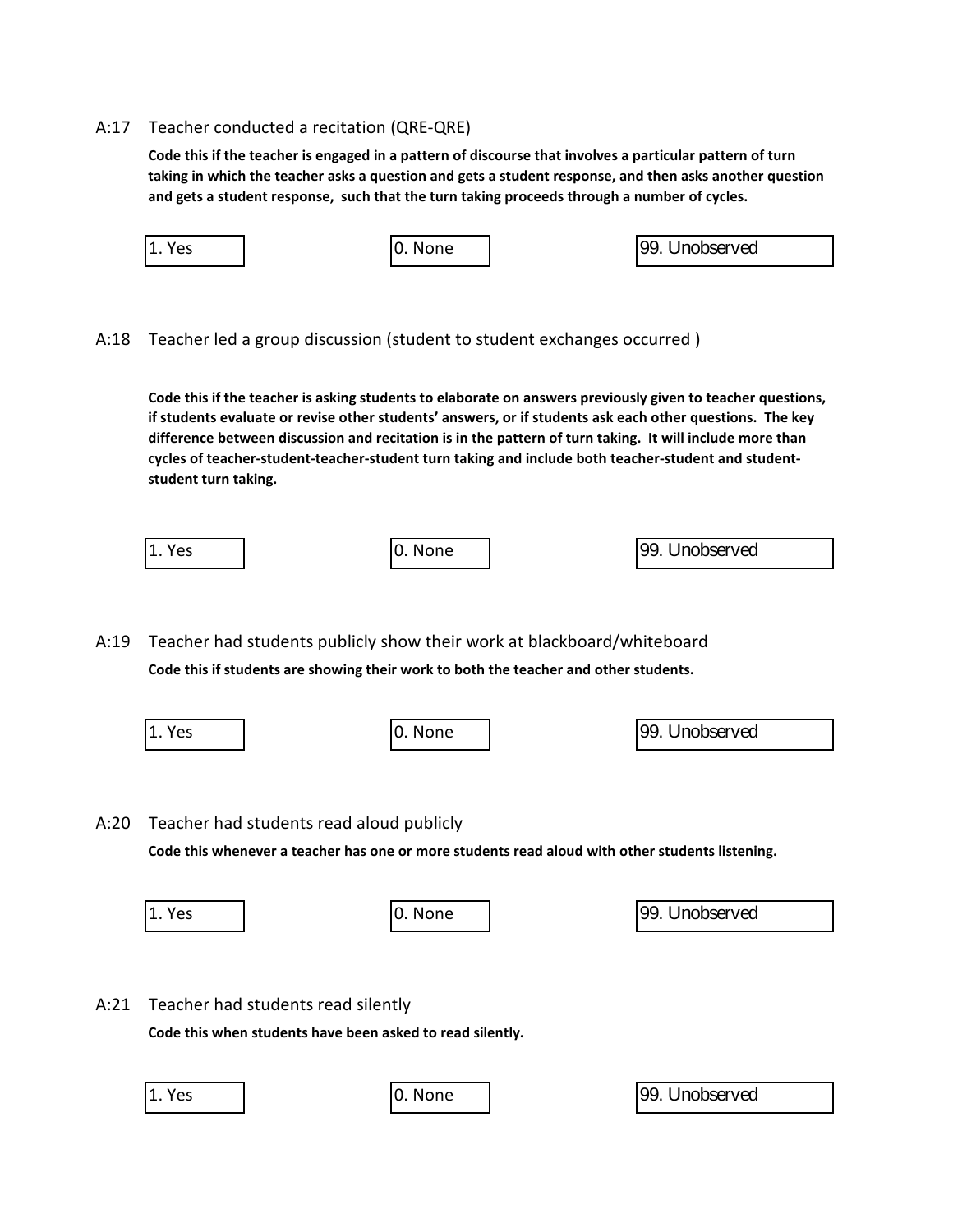### A:22 Teacher worked with students to read and discuss short passages

#### **Code this if the teacher and students are looking at an discussing written passages in a text**

| 1. Yes | 0. None | 99. Unobserved |
|--------|---------|----------------|
|        |         |                |

#### A:23 Teacher had students make prepared presentations

**Code this if students are presenting the presentations they prepared to other students. Do not code this if students are simply presenting answers to recently completed seatwork**

| 1. Yes | None<br><b>IU.</b> | 99. Unobserved |
|--------|--------------------|----------------|
|        |                    |                |

#### A:24 Teacher assigned the students a fixed task

**Code this if the teacher is walking around the room to monitor student seatwork or is working directly with students as they do their seatwork**

| Yes<br>. . | None | <b>199.</b><br>Unobserved |  |
|------------|------|---------------------------|--|
|            |      |                           |  |

#### A:25 Teacher managed physical space/objects

**Code this if the teacher spends time arranging or distributing material objects like papers, pencils, tools an equipment, desks, and so on**

| 1.<br>Yes<br>. | None | 99.<br>Unobserved |
|----------------|------|-------------------|
|                |      |                   |

#### A:26 Teacher managed student movement

**Code this if the teacher has directed one or more students to move physical locations. They could be asked to line up, move places, or engage in physical movements other than raising their hands or otherwise signaling to be recognized**

| 1 | Yes |  |
|---|-----|--|
|   |     |  |

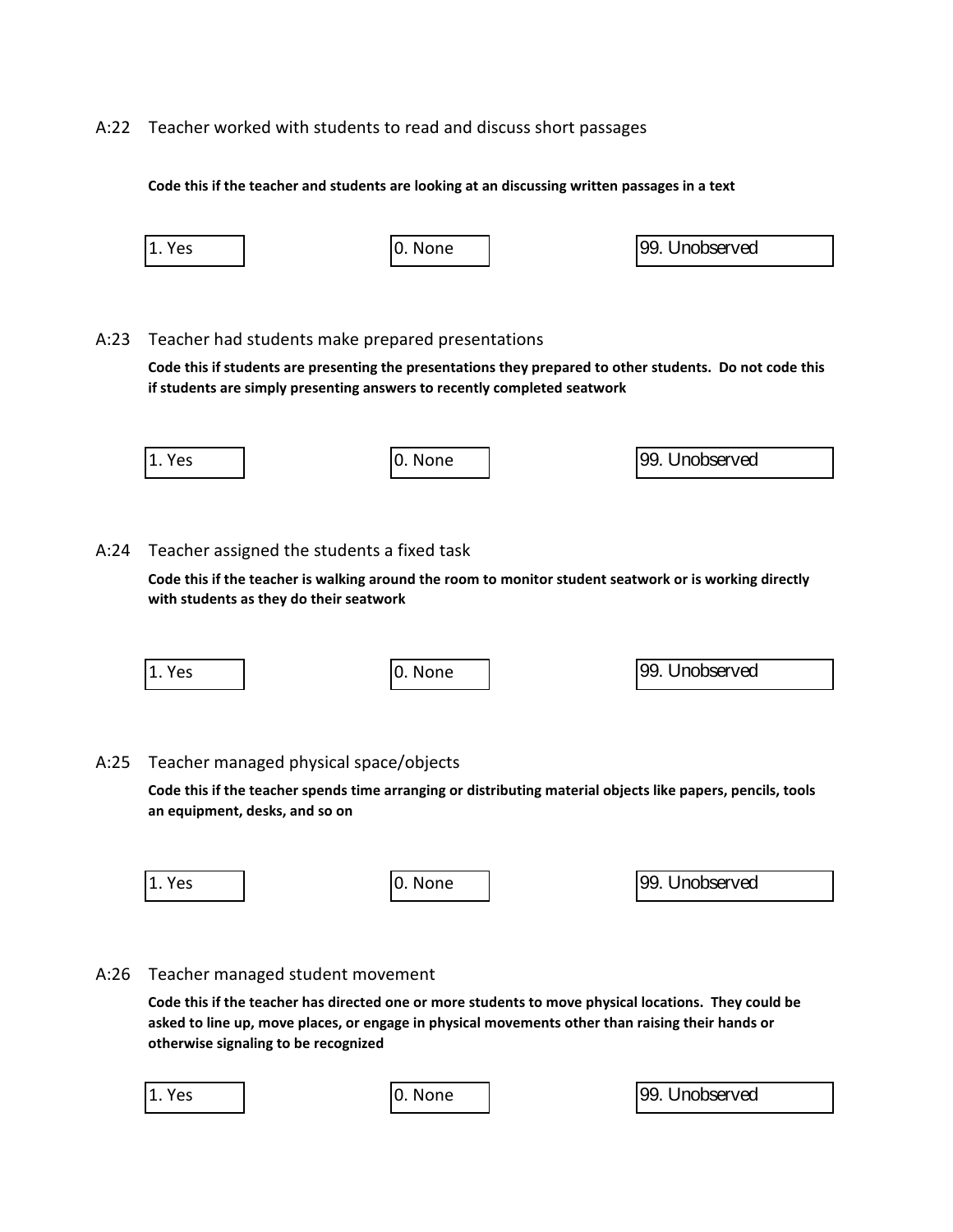#### A:27 Teacher managed school routine

**Code this if the teacher attends to manage issues related to school business (taking attendance, making or listening an announcement, collecting money, etc.).**

| 1. Yes | 0. None | 99. Unobserved |  |
|--------|---------|----------------|--|
|        |         |                |  |

## **Confer**

A:28 Teacher relates content to personal lives of student(s)

**Code this if the teacher is trying to show how the focal topic relates to students' personal experience or life situation. Focus must be on students personally. Do not code if teacher is asking about people in general or people other than the students**

| 1. Yes<br>l 1 | None<br>υ. | 99. Unobserved |  |
|---------------|------------|----------------|--|
|               |            |                |  |

A:29 Teacher asks about students' interest in course content

**Code this when teacher actively inquires about students' interest in the course content**

| 1. Yes | I0. None | 99. Unobserved |
|--------|----------|----------------|
|        |          |                |

A:30 Teacher allows students to choose among alternative task assignments or tailor a fixed assignment to their interests

**Code this if students have a choice about how to complete an assignment. Students might be given a choice of different tasks to complete, or task of their interest, or be given choice in the content of their responses to the same task**

| ∨ە∨<br>د ب ا<br><b>. .</b> | <b>IU.</b> | None | 99.<br>Unobserved |
|----------------------------|------------|------|-------------------|
|                            |            |      |                   |

A:31 Teacher encourages students to respond to one another when working in class

**This code can occur in discussion or small group format, but in these formats, code this only if the teacher actively prompts one or more students to respond to (an)other student's comment. Do not code if you simply observe students responding to each other without prompting.** 

1. Yes 1. None 1. Yes 1. Yes 1. Yes 1. Yes 1. Yes 1. Yes 1. Yes 1. Yes 1. Yes 1. Yes 1. Yes 1. Yes 1. Yes 1. Yes 1. Yes 1. Yes 1. Yes 1. Yes 1. Yes 1. Yes 1. Yes 1. Yes 1. Yes 1. Yes 1. Yes 1. Yes 1. Yes 1. Yes 1. Yes 1. Y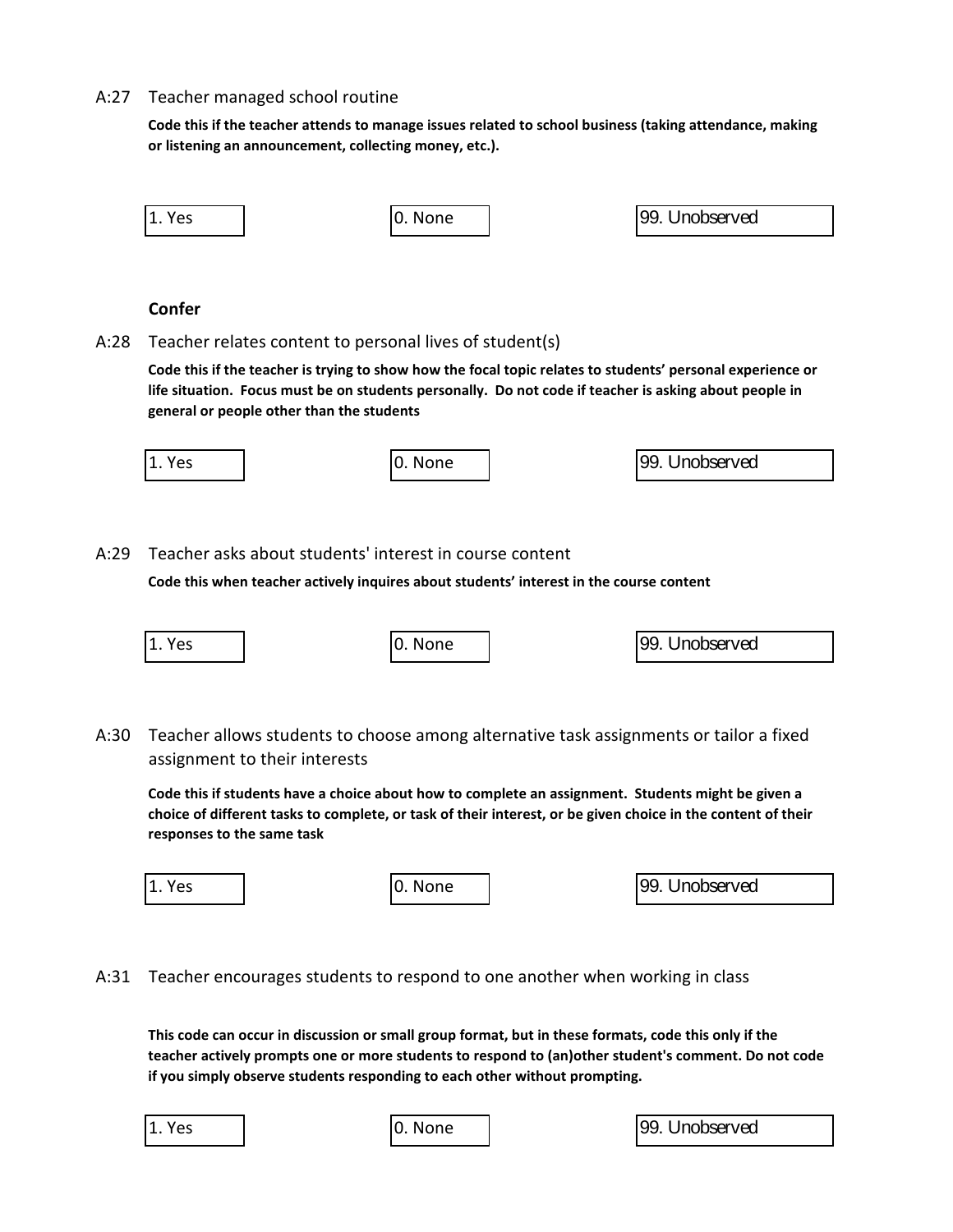A:32 Teacher probes student opinions about content (e.g., how much students like, value, agree/disagree with a focal idea)

**Code this if a teacher is asking about one or more students views or judgments about something, where these are not necessarily based on fact or knowledge.**

| $ 1.$ Yes | 0. None | 99. Unobserved |
|-----------|---------|----------------|
|           |         |                |
| Care      |         |                |

A:33 Teacher asks about or attends to student(s) emotional/physical states

**Code if teacher shows concern about one or more students' emotional/physical state**



**Code this if the event is a personal event, not something experienced by people in general.**

|      | 1. Yes                                         | 0. None                                                                                                                                           | 99. Unobserved |
|------|------------------------------------------------|---------------------------------------------------------------------------------------------------------------------------------------------------|----------------|
| A:35 |                                                | Teacher offers to help student(s) with personal/family problem<br>Code this if teacher offers to help particular students, not people in general. |                |
|      | 1. Yes                                         | 0. None                                                                                                                                           | 99. Unobserved |
| A:36 | Teacher praises students' effort/work in class |                                                                                                                                                   |                |
|      |                                                | Code praise any time it hannens and concerns student work in class or school. Can be praise for good                                              |                |

**Code praise any time it happens and concerns student work in class or school. Can be praise for good work, good effort, or good behavior**

1. Yes 1. Yes 1. None 1. Yes 1. Yes 1. Yes 1. Yes 1. Yes 1. Yes 1. Yes 1. Yes 1. Yes 1. Yes 1. Yes 1. Yes 1. Yes 1. Yes 1. Yes 1. Yes 1. Yes 1. Yes 1. Yes 1. Yes 1. Yes 1. Yes 1. Yes 1. Yes 1. Yes 1. Yes 1. Yes 1. Yes 1. Y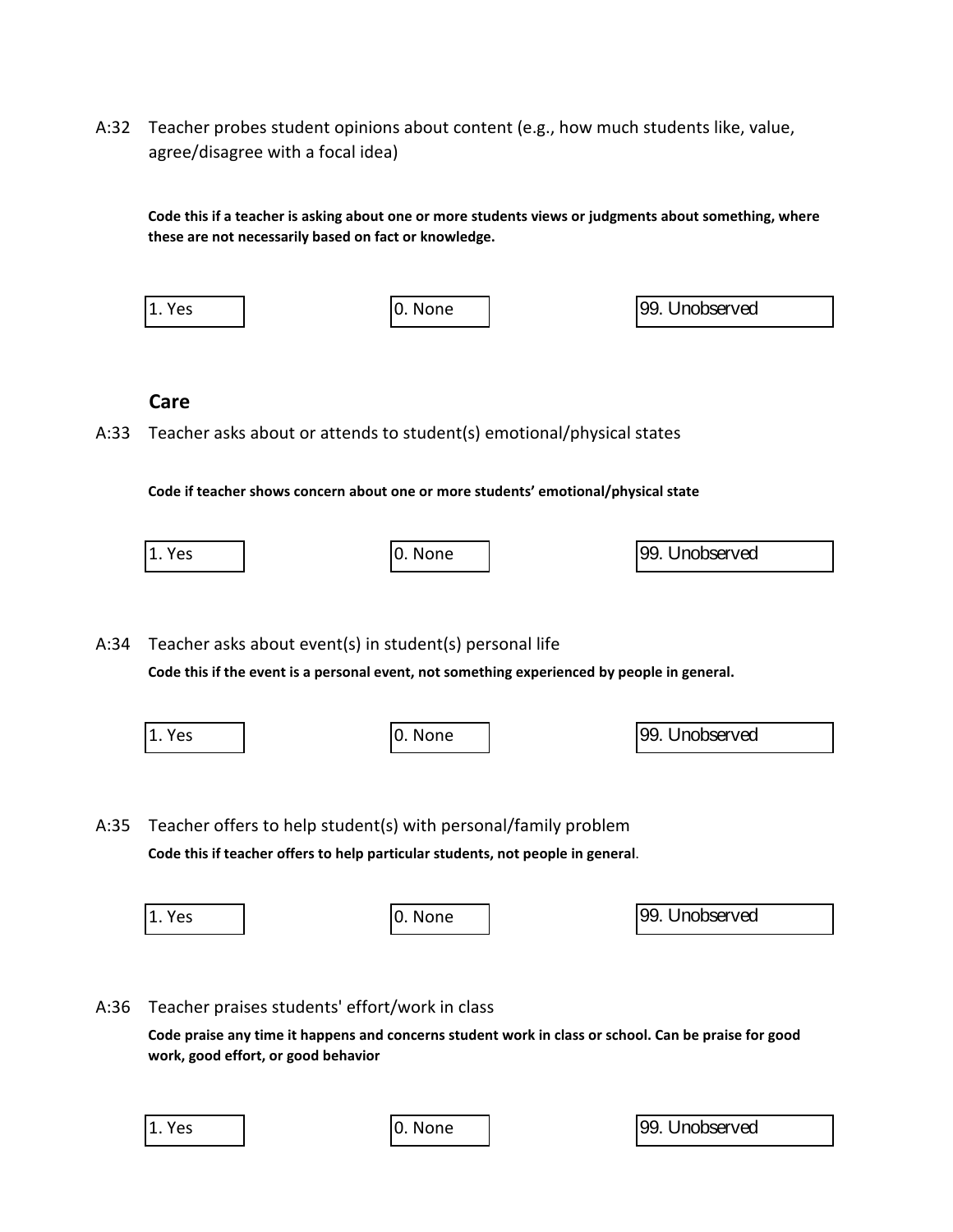A:37 Teacher offers to help student resolve academic learning problem

**Code any time teacher indicates he/she is available to help students in their class or school work.**

| 1. Yes | 0. None | 99. Unobserved |
|--------|---------|----------------|
|        |         |                |

A:38 Teacher describes specific steps students can take to improve class work **Code this if teacher is offering feedback about what students can do to improve their work in general or on a specific class activity**. **Code only if feedback is specific.**

| 11. Yes | I0. None | 99. Unobserved |
|---------|----------|----------------|
|         |          |                |

## **Captivate**

A:39 Teacher uses vocal inflections, gestures, movement to communicate enthusiasm **Code any time teacher shows more than his/her usual affect**

| 1. Yes | 0. None | 99. Unobserved |
|--------|---------|----------------|
|        |         |                |
|        |         |                |

A:40 Students show enthusiasm through vocal inflections, gestures, movement

**Code this any time students show more than usual affect. Students working diligently or participating normally in class are not included in showing enthusiasm**

| Yes<br>ᆠ | I0. None | 99. Unobserved |
|----------|----------|----------------|
|          |          |                |

A:41 Students actively participate in class discussion or seatwork

**Code this when there is evidence that** *most* **students are actively engaged in class work**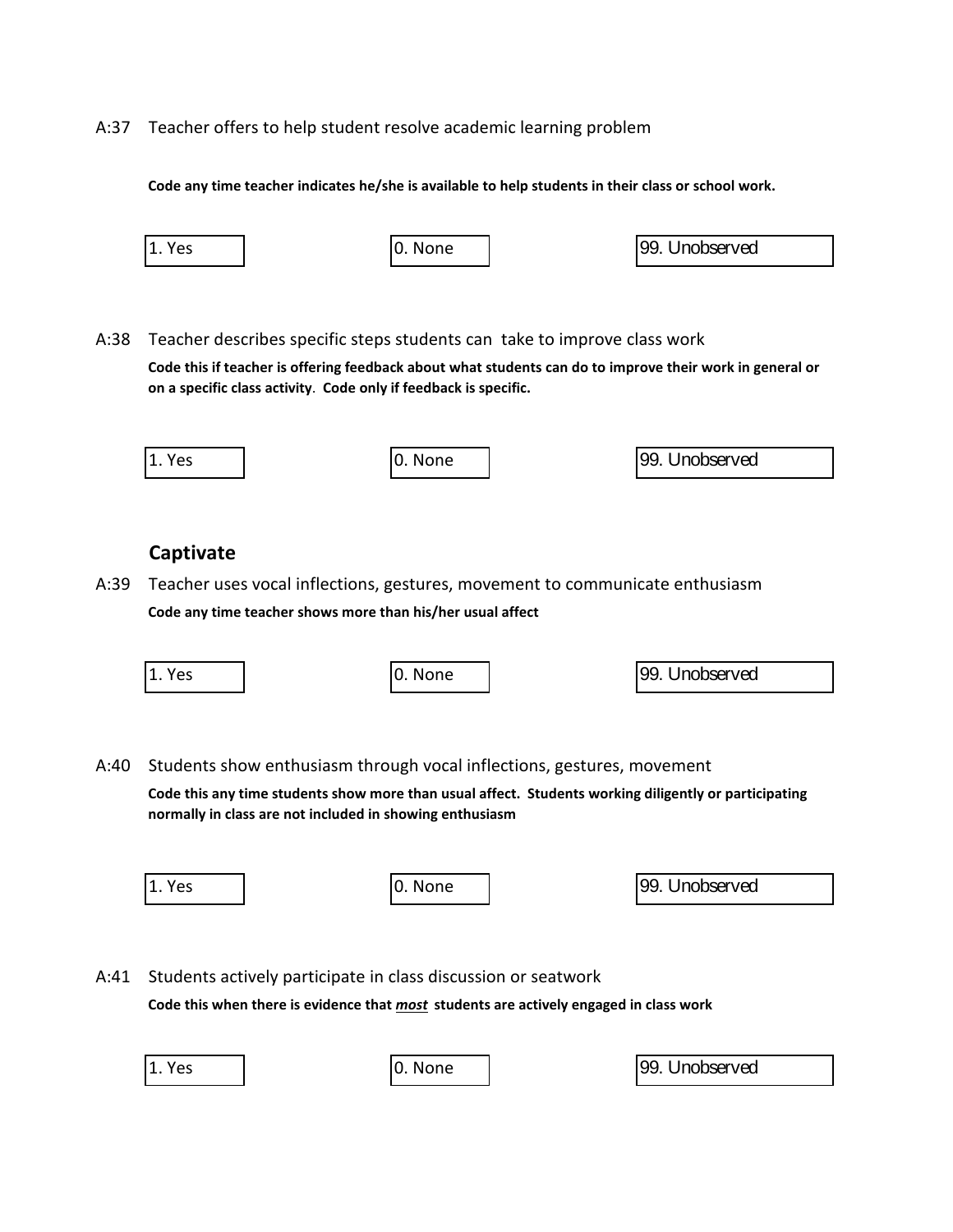A:42 Observed instruction focuses on a project being carried out over several class periods

**Code this when the work, students are doing has been carried over from previous work and/or will not be completed for several more lessons.**

|      | 1. Yes | 0. None                                                                                                                                                                                                                                  | 99. Unobserved |
|------|--------|------------------------------------------------------------------------------------------------------------------------------------------------------------------------------------------------------------------------------------------|----------------|
| A:43 |        | Observed instruction focuses on a simulation/lab experiment<br>Code only if students are doing the simulation or experiment by themselves, not when a simulation or<br>experiment done by someone (e.g., a scientist) is being discussed |                |
|      | 1. Yes | 0. None                                                                                                                                                                                                                                  | 99. Unobserved |
| A:44 |        | Observed instruction requires students to play a game<br>Do not code recess in this category. Game must be instructional in intent.                                                                                                      |                |
|      | 1. Yes | 0. None                                                                                                                                                                                                                                  | 99. Unobserved |
| A:45 |        | Instruction included use of non-print media (video, art, music) in lesson<br>Code any time instruction involves non-print media.                                                                                                         |                |
|      | 1. Yes | 0. None                                                                                                                                                                                                                                  | 99. Unobserved |
| A:46 |        | Instruction focused on a news article/opinion column/current event                                                                                                                                                                       |                |

**Code if these are the focus of the lesson. Do not code this if focus is just incidental (i.e., mentioned in class).**

| Y.<br>e |  |
|---------|--|
|---------|--|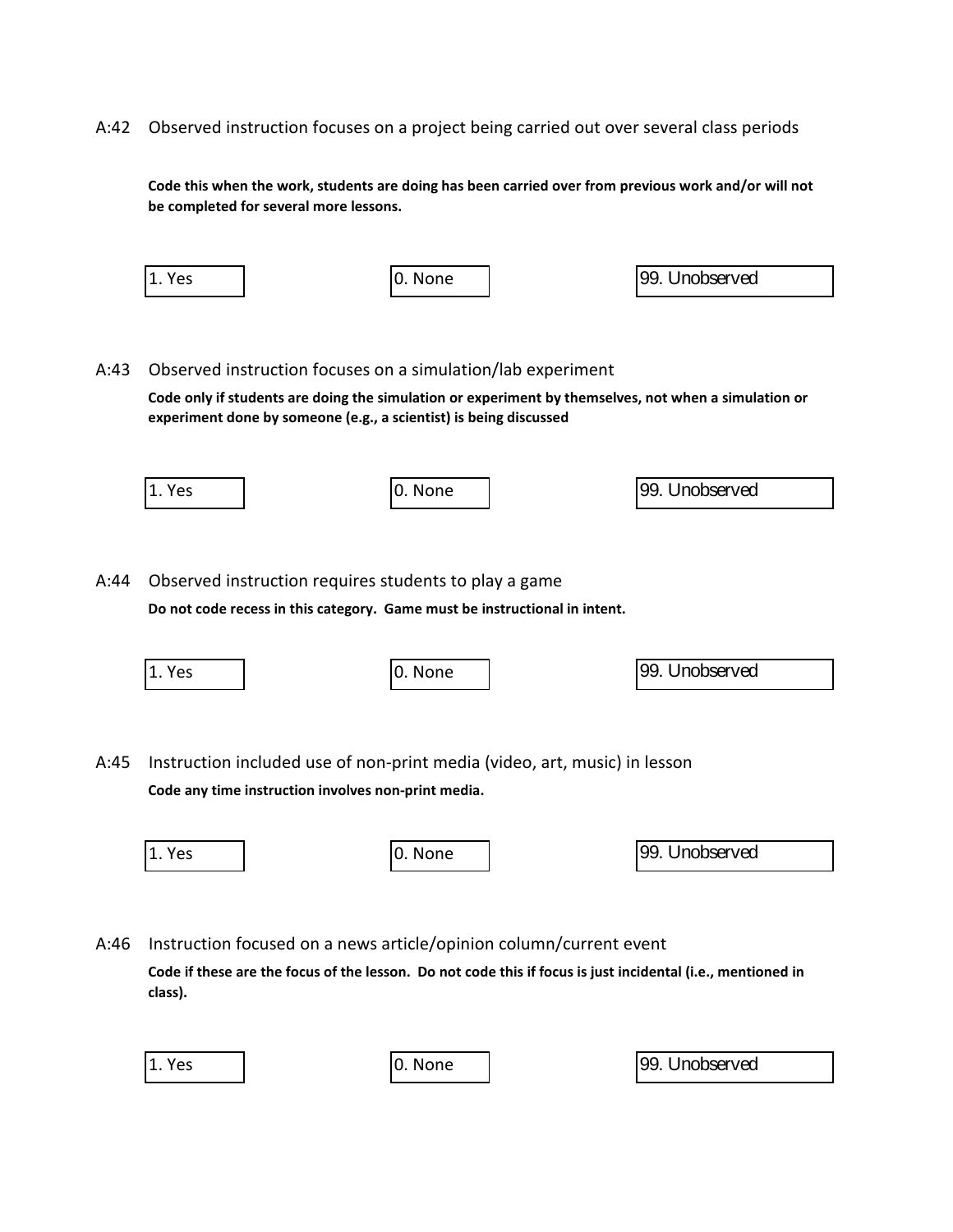# **Consolidate**

A:47 Teacher summarizes what has been presented/taught previously

**Teacher must actively summarize past content, not simply mention that content was taught. For example, "yesterday we learned about x" is not a summary unless x is elaborated on.**

|      | 1. Yes         |                                                                | 0. None |                                                                                                | 99. Unobserved                                                                                                                                                                                            |
|------|----------------|----------------------------------------------------------------|---------|------------------------------------------------------------------------------------------------|-----------------------------------------------------------------------------------------------------------------------------------------------------------------------------------------------------------|
|      |                |                                                                |         |                                                                                                |                                                                                                                                                                                                           |
|      |                |                                                                |         |                                                                                                |                                                                                                                                                                                                           |
| A:48 |                | Teacher relates current class content to past content          |         |                                                                                                |                                                                                                                                                                                                           |
|      |                |                                                                |         |                                                                                                | Code this anytime teacher explains relation of current content to past content. Do not code this if<br>teacher says, "yesterday we did x and today we are going to do y." Teacher must point to why these |
|      |                |                                                                |         | topics are related to each other (e.g., as building blocks) or to some larger organizing idea. |                                                                                                                                                                                                           |
|      | 1. Yes         |                                                                | 0. None |                                                                                                | 99. Unobserved                                                                                                                                                                                            |
|      |                |                                                                |         |                                                                                                |                                                                                                                                                                                                           |
|      |                |                                                                |         |                                                                                                |                                                                                                                                                                                                           |
| A:49 |                |                                                                |         | Teacher describes how current class content relates to content to be covered in future         |                                                                                                                                                                                                           |
|      | See above.     |                                                                |         |                                                                                                |                                                                                                                                                                                                           |
|      |                |                                                                |         |                                                                                                |                                                                                                                                                                                                           |
|      | 1. Yes         |                                                                | 0. None |                                                                                                | 99. Unobserved                                                                                                                                                                                            |
|      |                |                                                                |         |                                                                                                |                                                                                                                                                                                                           |
|      |                |                                                                |         |                                                                                                |                                                                                                                                                                                                           |
| A:50 |                |                                                                |         |                                                                                                | Teacher asks students to recall (in oral or written form) what they previously learned                                                                                                                    |
|      |                | current day of instruction. Code even if episode is brief.     |         |                                                                                                | Code when teacher is not taking a test and has students recall/recite/discuss what was taught before the                                                                                                  |
|      |                |                                                                |         |                                                                                                |                                                                                                                                                                                                           |
|      | 1. Yes         |                                                                | 0. None |                                                                                                | 99. Unobserved                                                                                                                                                                                            |
|      |                |                                                                |         |                                                                                                |                                                                                                                                                                                                           |
|      |                |                                                                |         |                                                                                                |                                                                                                                                                                                                           |
|      | <b>Clarify</b> |                                                                |         |                                                                                                |                                                                                                                                                                                                           |
| A:51 |                | Teacher clearly states/lists goal of an instructional activity |         |                                                                                                |                                                                                                                                                                                                           |
|      |                |                                                                |         |                                                                                                | Code when teacher states (or has on board) what students are going to learn about or do during the period you are                                                                                         |
|      | observing.     |                                                                |         |                                                                                                |                                                                                                                                                                                                           |
|      |                |                                                                |         |                                                                                                |                                                                                                                                                                                                           |
|      | 1. Yes         |                                                                | 0. None |                                                                                                | 99. Unobserved                                                                                                                                                                                            |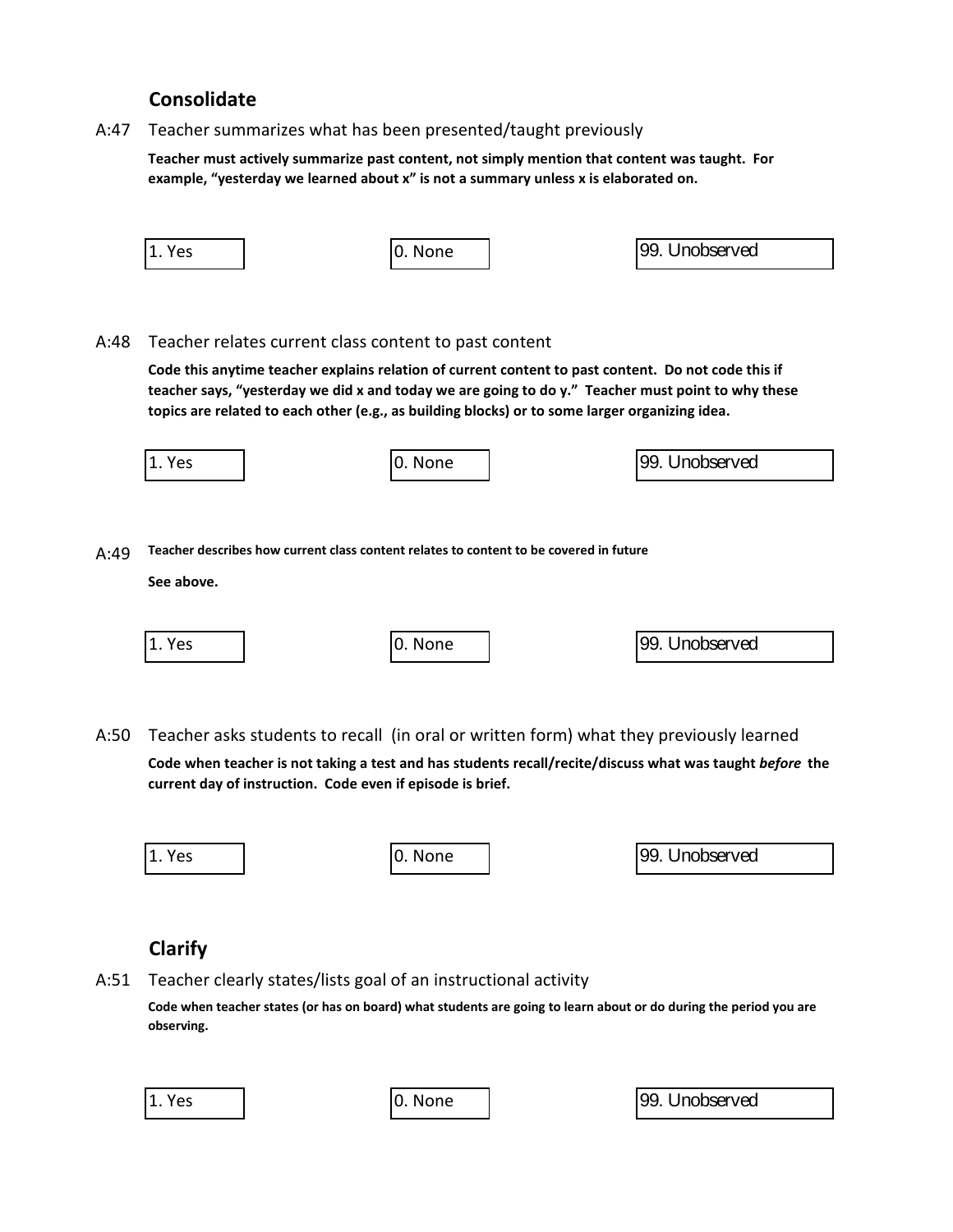#### A:52 Teacher provides advance organizer/outline/graphic to represent content

**Code if** *teacher* **presents outline, graphic, or other tool to help the learner organize information before they learn a new topic or as they are engaging in class work. This does not include students taking notes on their own or using diaries/journals.** 

| 1. Yes | 0. None | 99. Unobserved |
|--------|---------|----------------|
|        |         |                |

## A:53 Teacher provides scoring rubric for class/ home work

**Code if teacher hands out or verbally describes a scheme by which task/test performance will be evaluated. This could include reference to performance criteria or a marking scheme**

| 11.<br>Yes | I0. None | 99. Unobserved |  |
|------------|----------|----------------|--|
|            |          |                |  |

A:54 Teacher clarifies student answers in discussion/board work/group work

**Code whenever a teacher is discussing/clarifying/making suggestions for improving student work in whole class or small group instruction.**

| 11<br>I1. Yes | None<br><b>IU.</b> | 99. Unobserved |
|---------------|--------------------|----------------|
|               |                    |                |

A:55 Teacher responds to student questions about content in lecture/discussion/board work/group work

**Code this whenever a teacher responds to content-related questions from students in whole class, small group, or individualized setting. Do not code if question is procedural**

| ۰, |  |
|----|--|
|    |  |

99. Unobserved

A:56 Teacher asks students to revise their own or others' answers in discussion/board work/group work

**Code this any time a teacher asks for revisions of student work in large or small group discussion. Teacher can be asking student to revise his/her own work or the work of others.**

|  | 1. Yes |  |
|--|--------|--|
|--|--------|--|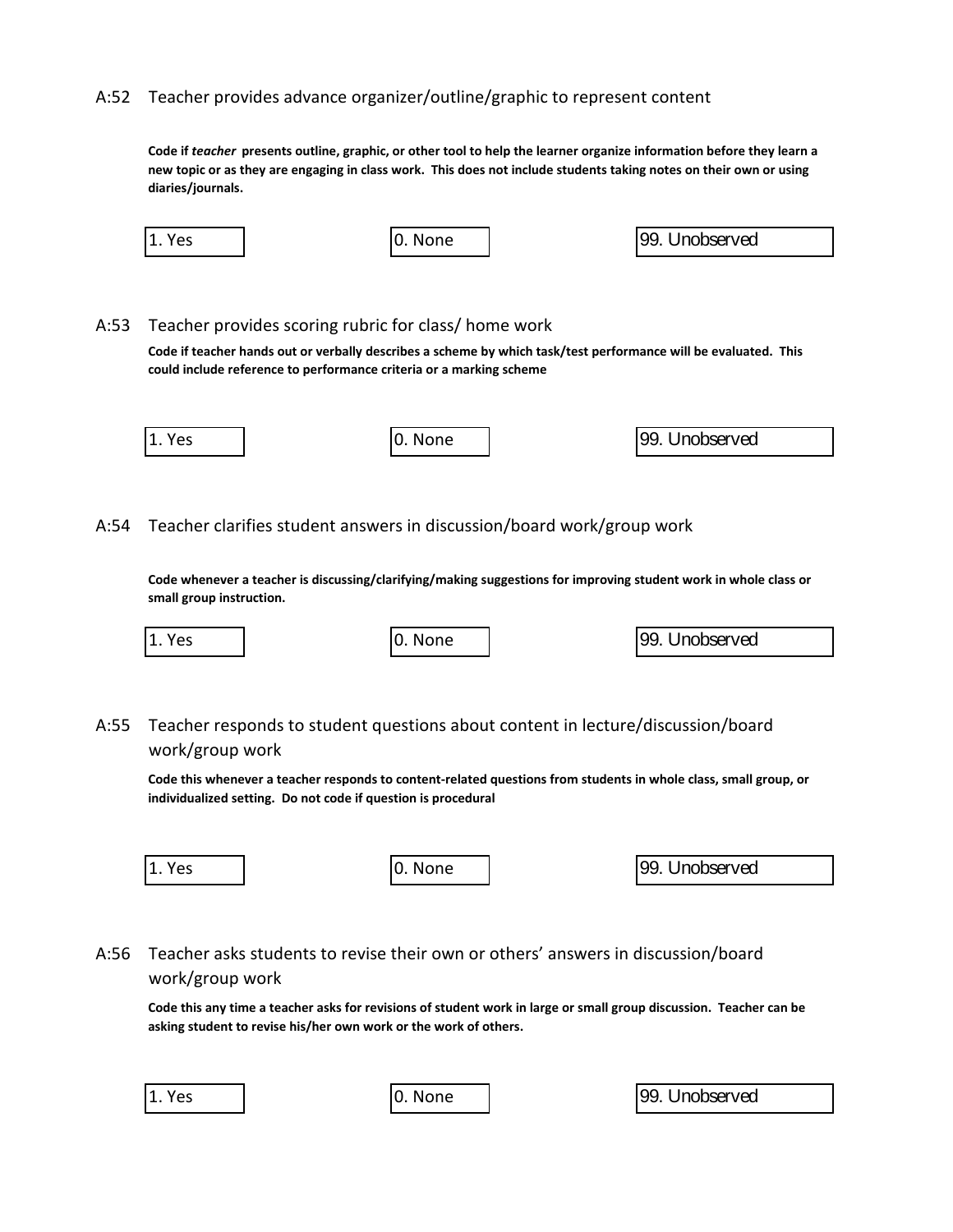## **Challenges**

## A:57 Teacher prompts students to try harder and/or persist in their work

**Code when teacher actively prompts students to work harder or improve**

| 1. Yes | 10. None | 99. Unobserved |
|--------|----------|----------------|
|        |          |                |

## A:58 Teacher discusses student work in relation to performance standards

**Code when teacher is actively showing how student work meets explicit performance criteria; is telling students the extent to which they have or have not met explicit performance expectations; or is telling/showing students what they can do to improve their score on a piece of work/test. Do not code this if a teacher is simply asking students to work harder or better. That is coded above. To enter this code, discussion/comments must reference an explicit scoring scheme**

| 11<br>Yes<br>⊥. | <b>10.</b><br>None | 99. Unobserved |
|-----------------|--------------------|----------------|
|                 |                    |                |

## A:59 Lesson focuses on student editing/revisions to previously written work

**Code whenever a teacher asks a student to edit or revise their** *written* **work. Do not code if revision is requested as part of class discussion.**

| 1. Yes | None<br>U. | 99. Unobserved |  |
|--------|------------|----------------|--|
|        |            |                |  |

A:60 Teacher asks questions or assigns tasks that have only a single right answer **Code if teacher evaluating answers as right or wrong and accepts only a single correct response.**

| 1. Yes | None<br>υ. | 99. Unobserved |
|--------|------------|----------------|
|        |            |                |

A:61 Teacher asks/assigns open-ended questions with more than one possible answer **Code if teacher accepts more than one response as correct or allows for alternative answers.**

| Yes |  |
|-----|--|
|-----|--|

0. None | 99. Unobserved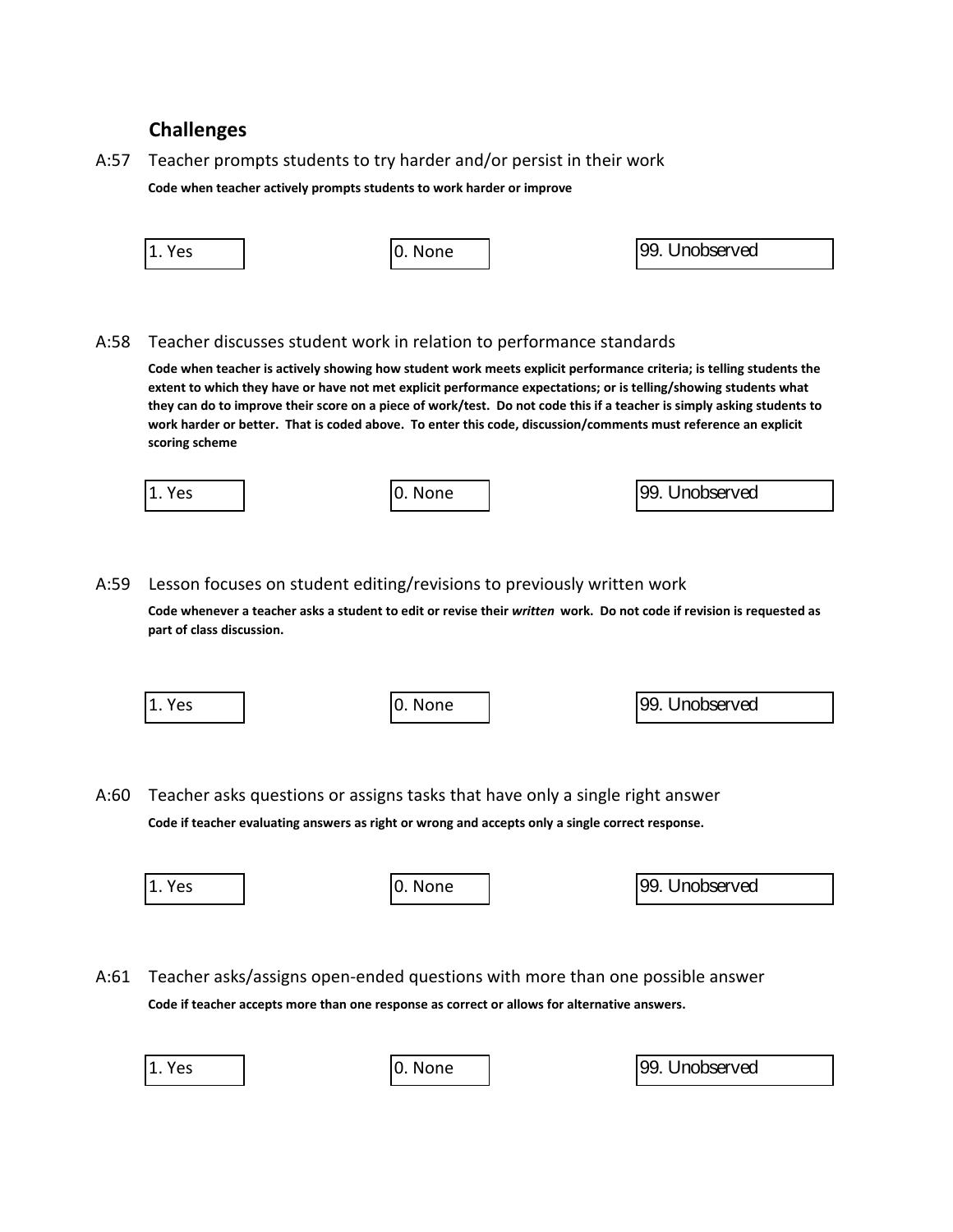## **Cognitive Demand of Tasks**

A:62 Students are being asked to find, restate, reproduce, or organize specific information **Code whenever this occurs—whether in whole class or small group recitation/discussion, or in seatwork.** 

|      | 1. Yes                                               | 0. None                                                                                                                                                                                                                                                                                                              | 99. Unobserved |
|------|------------------------------------------------------|----------------------------------------------------------------------------------------------------------------------------------------------------------------------------------------------------------------------------------------------------------------------------------------------------------------------|----------------|
| A:63 | procedural (e.g. a rule for organizing a data table) | Students use a single rule, procedure or routine to complete a task<br>Code in any setting when this occurs. Code if rule or routine is content based (e.g., application of a rule of grammar,<br>a procedure for doing a mathematical operation, an equation to be solved) or whether the rule or routine is purely |                |
|      | 1. Yes                                               | 0. None                                                                                                                                                                                                                                                                                                              | 99. Unobserved |
|      |                                                      |                                                                                                                                                                                                                                                                                                                      |                |
| A:64 |                                                      | Students choose from among alternative procedures or routines to complete a task                                                                                                                                                                                                                                     |                |
|      |                                                      | Code when students can choose among alternative rules, routines or procedures to complete a task                                                                                                                                                                                                                     |                |
|      |                                                      |                                                                                                                                                                                                                                                                                                                      |                |
|      | 1. Yes                                               | 0. None                                                                                                                                                                                                                                                                                                              | 99. Unobserved |
|      |                                                      |                                                                                                                                                                                                                                                                                                                      |                |
| A:65 |                                                      | Students invent/discuss their own procedures to solve problem/complete task<br>Code when students are being asked to invent or discuss their own rules, procedures, routines for completing a task.                                                                                                                  |                |
|      | 1. Yes                                               | 0. None                                                                                                                                                                                                                                                                                                              | 99. Unobserved |
|      |                                                      |                                                                                                                                                                                                                                                                                                                      |                |
| A:66 | procedures                                           | Students compare/contrast/evaluate competing perspectives, arguments, genres,<br>Code whenever students are being asked to compare, contrast, evaluate competing alternatives as ways of<br>organizing information, understanding a phenomena, completing a task, communicating with others.                         |                |

0. None  $\boxed{)}$  99. Unobserved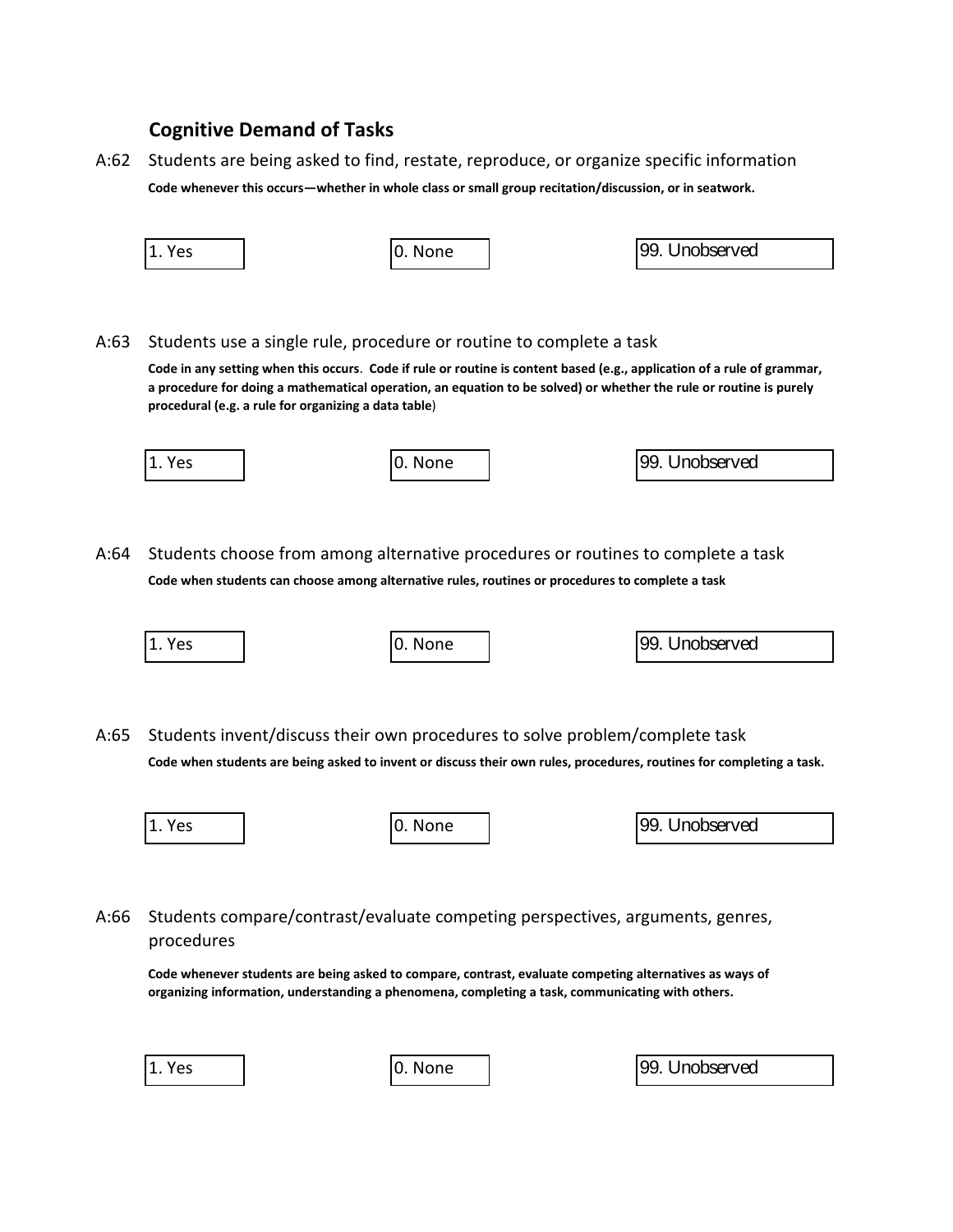A:67 Teacher models or demonstrates how to perform a task (e.g., by telling own's opinion, showing steps in a procedure)

**Code only if the teacher is explicitly modeling or demonstrating. Can occur in any setting (whole class, small group, individualized instruction), and in lecture or discussion.**

| 1.<br>Yes | None<br>U. | 99. Unobserved |
|-----------|------------|----------------|
|           |            |                |

A:68 Students describe/justify their reasoning (by thinking aloud, showing steps in a procedure, finding or using information to justify an answer or point of view )

**Code only if students are being asked to do this** *overtly* **—in discussion or as a part of their assignment.** 

| 1. Yes | 0. None | 99. Unobserved |
|--------|---------|----------------|
|        |         |                |

A:69 Students work on a creative writing task, research project, work of art/music **Code this when students are engaged in an open-ended, creative task.**

| 1. Yes | 0. None | 99. Unobserved |
|--------|---------|----------------|
|        |         |                |

## **Classroom Management**

A:70 Teacher uses gestures/signals to manage student behavior

**Code this whether gestures/signals are routine and well known to students or are emergent to the situation.** 

| 1. Yes | 0. None | 99. Unobserved |
|--------|---------|----------------|
|        |         |                |

A:71 Teacher states/reminds students of classroom management routines/rules

**Code only when teacher does this explicitly and is restating/explaining a management rule or routine.**

|  | 1. Yes |  |
|--|--------|--|
|--|--------|--|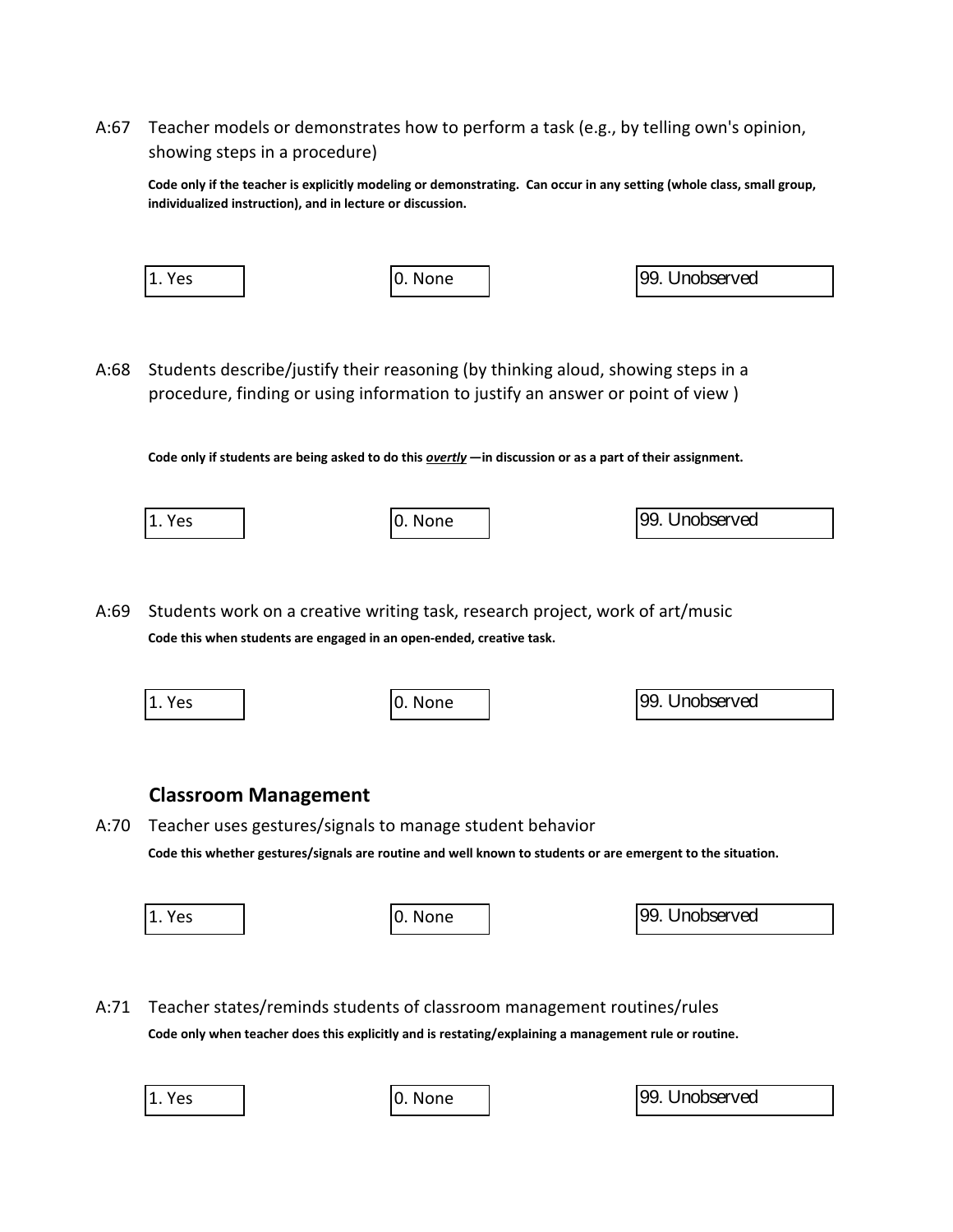A:72 Teacher praises student(s)/class for good behavior **Code even if praise is quick and incidental.**



observations different from the subject matter mentioned in the questionnaire, from this, explain the status of observation.